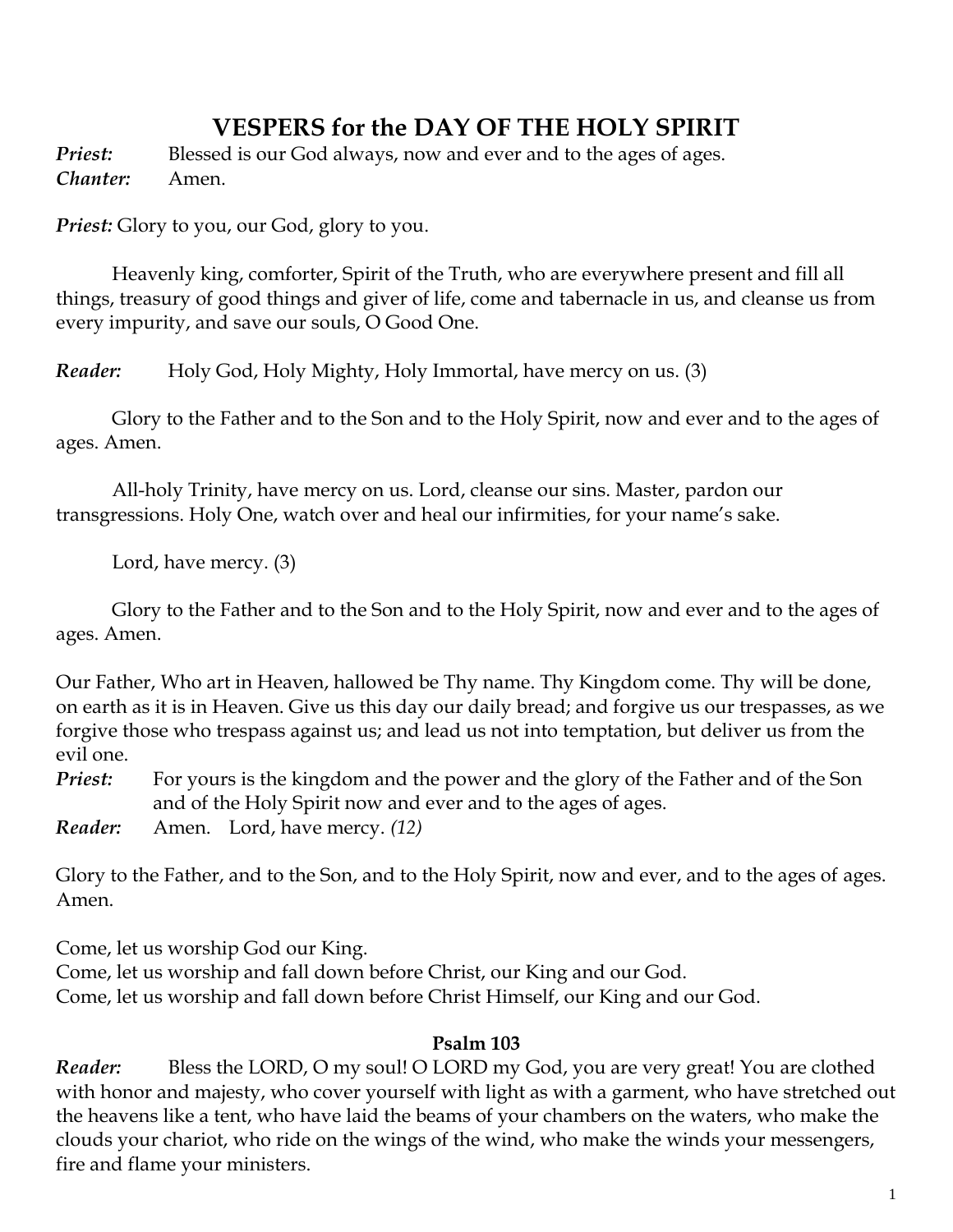You set the earth on its foundations, so that it should never be shaken. You covered it with the deep as with a garment; the waters stood above the mountains. At your rebuke they fled; at the sound of your thunder they took to flight. The mountains rose, the valleys sank down to the place which you appointed for them. You set a bound which they should not pass, so that they might not again cover the earth.

You make springs gush forth in the valleys; they flow between the hills, they give drink to every beast of the field; the wild asses quench their thirst. By them the birds of the air have their habitation; they sing among the branches.

From your lofty abode you water the mountains; the earth is satisfied with the fruit of your work. You cause the grass to grow for the cattle, and plants for man to cultivate, that he may bring forth food from the earth, and wine to gladden the heart of man, oil to make his face shine, and bread to strengthen man's heart.

The trees of the LORD are watered abundantly, the cedars of Lebanon which he planted. In them the birds build their nests; the stork has her home in the fir trees. The high mountains are for the wild goats; the rocks are a refuge for the badgers. You have made the moon to mark the seasons; the sun knows its time for setting.

You make darkness, and it is night, when all the beasts of the forest creep forth. The young lions roar for their prey, seeking their food from God. When the sun rises, they get them away and lie down in their dens. Man goes forth to his work and to his labor until the evening.

O LORD, how manifold are your works! In wisdom you have made them all; the earth is full of your creatures. Yonder is the sea, great and wide, which teems with things innumerable, living things both small and great. There go the ships, and Leviathan which you formed to sport in it. These all look to you, to give them their food in due season.

When you give to them, they gather it up; when you open your hand, they are filled with good things. When you hide your face, they are dismayed; when you take away their breath, they die and return to their dust. When you send forth your Spirit, they are created; and you renew the face of the ground.

May the glory of the LORD endure for ever, may the LORD rejoice in his works, who looks on the earth and it trembles, who touches the mountains and they smoke!

I will sing to the LORD as long as I live; I will sing praise to my God while I have being. May my meditation be pleasing to him, for I rejoice in the LORD.

Let sinners be consumed from the earth, and let the wicked be no more! Bless the LORD, O my soul! Praise the LORD!

The sun knows its time for setting. You make darkness and it is night. O Lord, how manifold are your works! In wisdom you have made them all!

Glory to the Father and to the Son and to the Holy Spirit, now and ever and to the ages of ages. Amen.

Alleluia! Alleluia! Alleluia! Glory to you, O God! (3)

### **The Litany of Peace**

*Deacon:* In peace let us pray to the Lord. *Chanter:* Lord, have mercy. *(and after each petition)*

For the peace from above and for the salvation of our souls, let us pray to the Lord.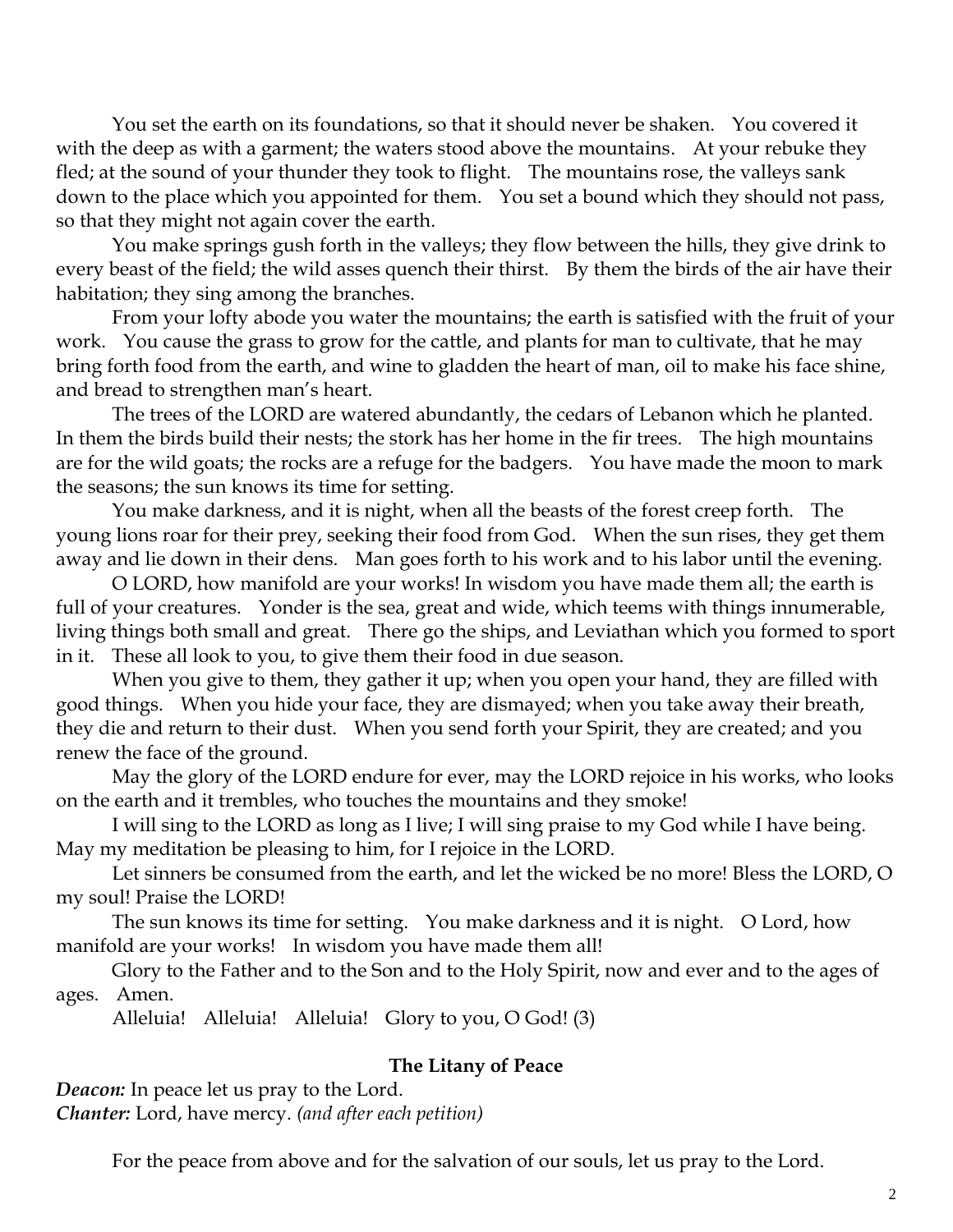For the peace of the whole world, for the stability of the holy Churches of God, and for the union of all, let us pray to the Lord.

For this holy house and for those who enter it with faith, reverence, and the fear of God, let us pray to the Lord.

For our Archbishop and Father \_\_\_\_, for the honorable priesthood, the diaconate in Christ, for all the clergy and the people, let us pray to the Lord.

For the civil authorities of this country and those serving in its armed forces, let us pray to the Lord.

For this city, for every city, monastery, and countryside, and for those who in faith dwell in them, let us pray to the Lord.

For good temperance of the air, abundance of the fruits of the earth, and for peaceful seasons, let us pray to the Lord.

For travelers by land, sea, and air, the sick, the suffering, the imprisoned, and for their salvation, let us pray to the Lord.

For our deliverance from all affliction, wrath, danger, and necessity, let us pray to the Lord.

Help us, save us, have mercy on us, and keep us, O God, by your grace.

Remembering our all-holy, pure, most blessed, and glorious Lady, the Birthgiver of God and Ever-Virgin Mary, with all the saints, let us offer ourselves and one other, and our whole life to Christ God.

*Chanter:* To you, O Lord.

*Priest:* For to you is due all glory, honor, and worship, to the Father and to the Son and to the Holy Spirit, now and ever and to the ages of ages.

*Chanter:* Amen.

#### *Psalm 140*

**(Tone 4)** Lord, I call upon You, hear me! Hear me, O Lord! Lord, I call upon You, hear me! Receive the voice of my prayer, when I call upon You!

Hear me, O Lord! Let my prayer arise in Your sight as incense, and let the lifting up of my hands be an evening sacrifice! Hear me, O Lord!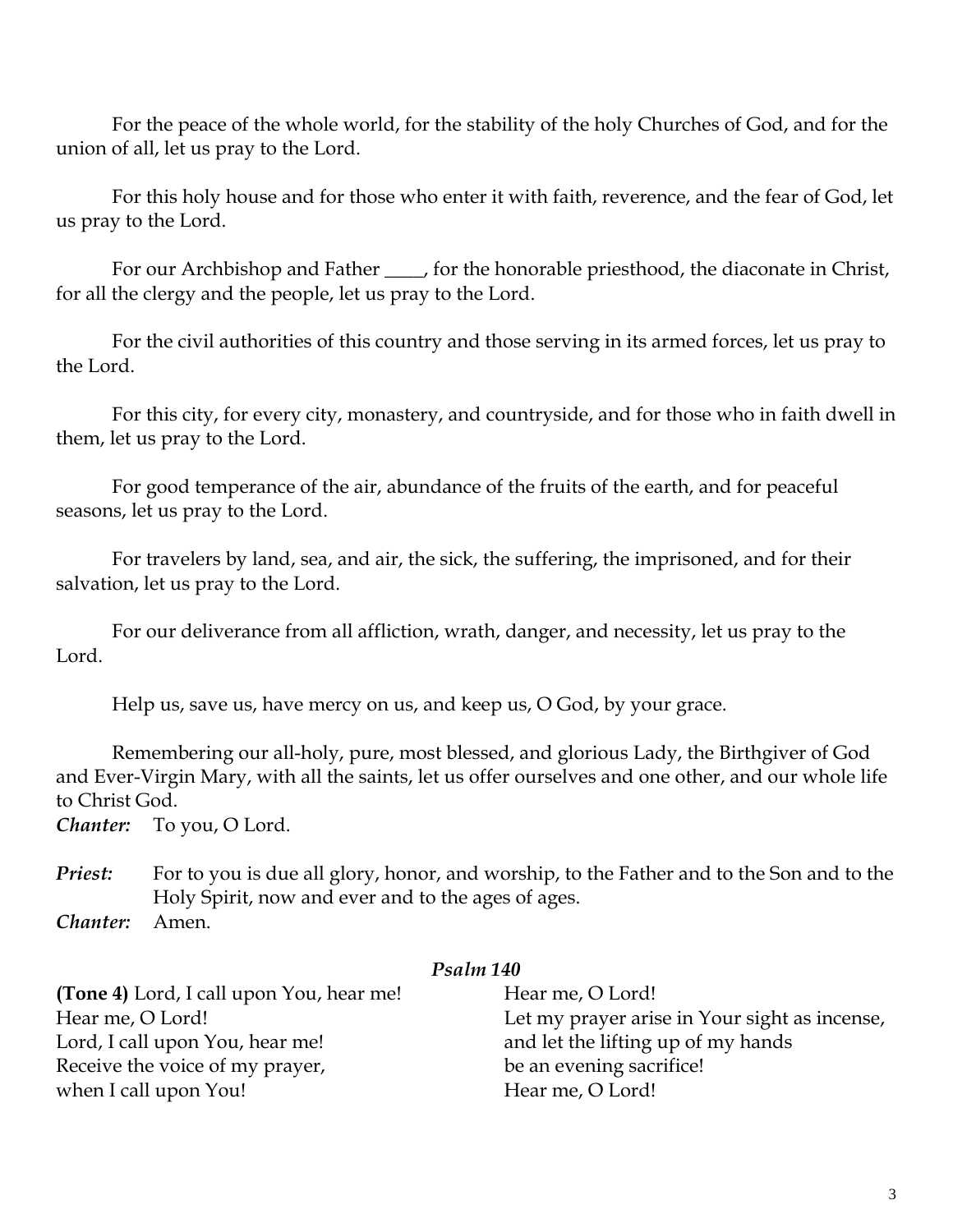*Reader:* Set a guard over my mouth, O Lord Keep watch over the door of my lips. Incline not my heart to any evil, To busy myself with wicked deeds. In company with men who work iniquity; And let me not partake of their delights! Let a good man strike or rebuke me in kindness, But let the oil of the wicked never anoint my head; for my prayer is continually against their wicked deeds. When they are given over to those who shall condemn them, Then they shall learn that the word of the Lord is true. As a rock which one cleaves and shatters on the land, So shall their bones be strewn at the mouth of the grave. But my eyes are toward you, O Lord God; In you I seek refuge; leave me not defenseless. Keep me from the trap which they have laid for me, And from the snares of evildoers. Let the wicked together fall into their own nets, While I escape. **Psalm 141** I cry with my voice to the Lord, With my voice I make supplication to the Lord. I pour out my complaint before him, I tell my trouble before him. When my spirit is faint, You know my way! In the path where I walk, They have hidden a trap for me. I look to my right and watch, But there is none who takes notice of me; No refuge remains to me, No man cares for me. I cry to you, O Lord; I say: you are my refuge, my portion in the land of the living. Give heed to my cry; For I am brought very low! Deliver me from my persecutors; For they are too strong for me!

## **STICHERA**

v. (10) Bring my soul out of prison, that I may give thanks to Your name!

v. (9) The righteous will surround me; for You will deal bountifully with me.

v. (8) Out of the depths I cry to You, O Lord. Lord, hear my voice!

v. (7) Let Your ears be attentive to the voice of my supplications!

v. (6) If You, O Lord, should mark iniquities, Lord, who could stand? But there is forgiveness with You.

v. (5) For Your name's sake I have waited for You, O Lord, my soul has waited for Your word; my soul has hoped on the Lord.

v. (4) From the morning watch until night, from the morning watch, let Israel hope on the Lord!

*v. (3) For with the Lord there is mercy and with Him is plenteous redemption, and He will deliver Israel from all his iniquities.*

**Tone 4** Today in the city of David

all the nations beheld glorious wonders,

when the Disciples of Christ had gathered together,

and the Holy Spirit came down in tongues of fire,

as Luke, inspired of God, records:

"A sound came like the rushing of a mighty wind;

it filled all the house where they were sitting,

and they all began to proclaim strange words, strange doctrines,//

strange teachings of the Holy Trinity."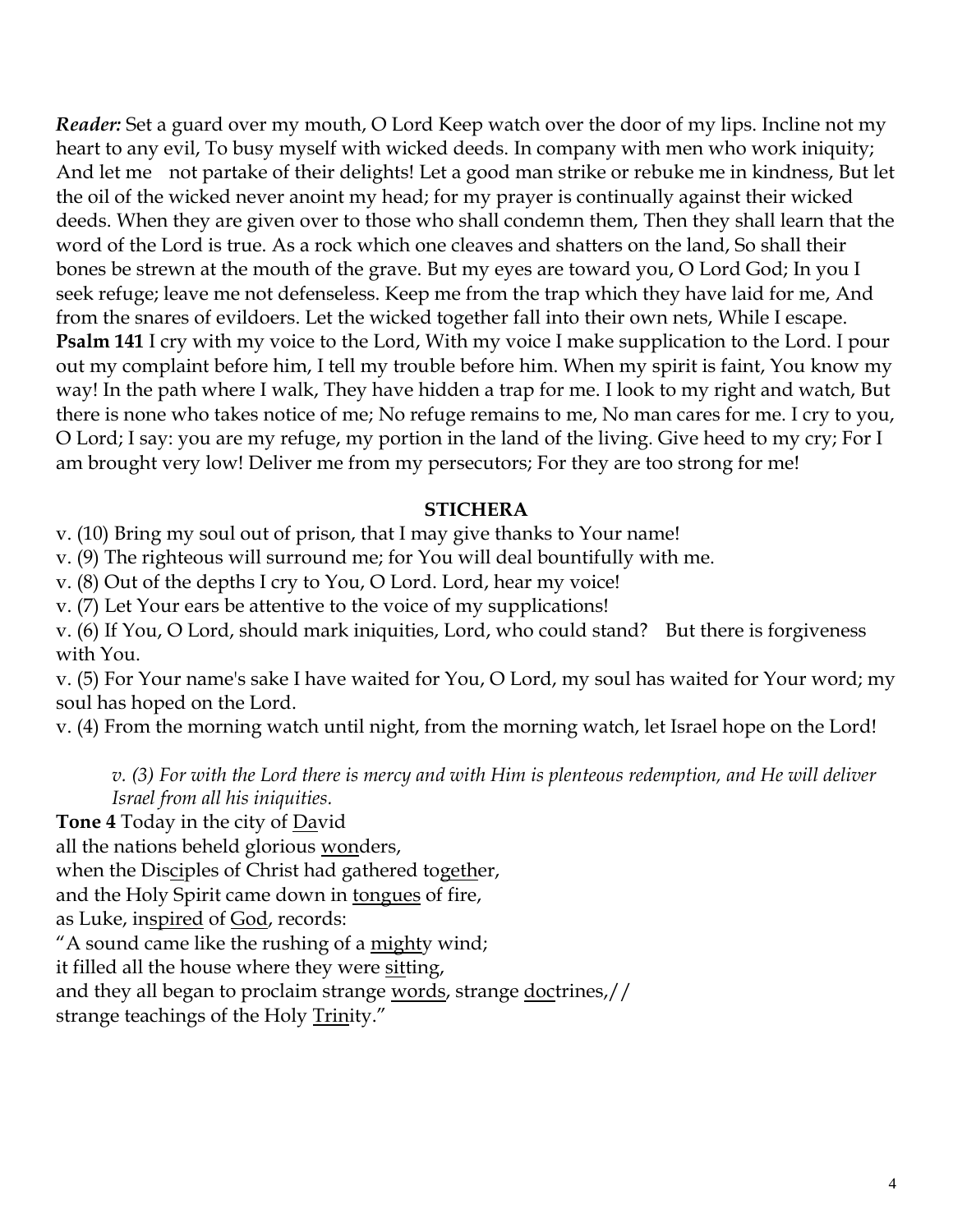*v. (2) Praise the Lord, all nations! Praise Him, all peoples!* The Holy Spirit was, and is, and ever shall be, without beginning, without ending, always ranked and numbered with the Father and the Son; He is Life and the Giver of life; He is Light and the Giver of light; all-good and the Fountain of goodness, through Him the Father is known, the Son is glorified; through Him all people proclaim one power, one ranking,// one worship of the Holy Trinity.

*v. (1) For His mercy is abundant towards us; and the truth of the Lord endures forever.*  The Holy Spirit is Light and Life, a living Fountain of spiritual gifts, the Spirit of wisdom and understanding, all-knowing, upright and good: He leads us and washes away our sins. He is God, and He makes us gods; He is Fire proceeding from Fire, speaking and acting and distributing gifts. Through Him all the Prophets, Martyrs and Apostles of God are crowned. Strange account, strange and wonderful sight:// fire is divided for distributing gifts.

*Glory to the Father, and to the Son, and to the Holy Spirit; now and ever, and unto ages of ages. Amen.*  **Tone 6** Heavenly King, Comforter Spirit of the Truth, Who are everywhere present and fill all things; Treasury of good things and Giver of life, come and tabernacle in us, and cleanse us from every impurity,// and save our souls, O Good One!

#### *The Entrance*

*And they go out at once through the northern door, the Deacon going first. And, standing directly in front of the holy doors, the Deacon says:* Let us pray to the Lord.

*The Priest, bowing his head, says quietly the* prayer of the entrance:

**I**n the evening, in the morning, and at noon, we praise, bless, give thanks, and pray to you, Master of all, Lord who love mankind. Make our prayer arise straight like incense before you, and let not our hearts incline to words or thoughts of evil, but deliver us from all who seek after our souls, for toward you, Lord, Lord, are our eyes and in you we have hoped, our God, do not put us to shame, for to you is due all glory, honor, and worship, to the Father and to the Son and to the Holy Spirit, now and ever and to the ages of ages. Amin.

*The Deacon:* Bless, Master, the holy entrance.

*The Priest blesses toward the east, saying:* Blessed is the entrance of your holy place, always, now and ever and to the ages of ages. *The Deacon:* Amin.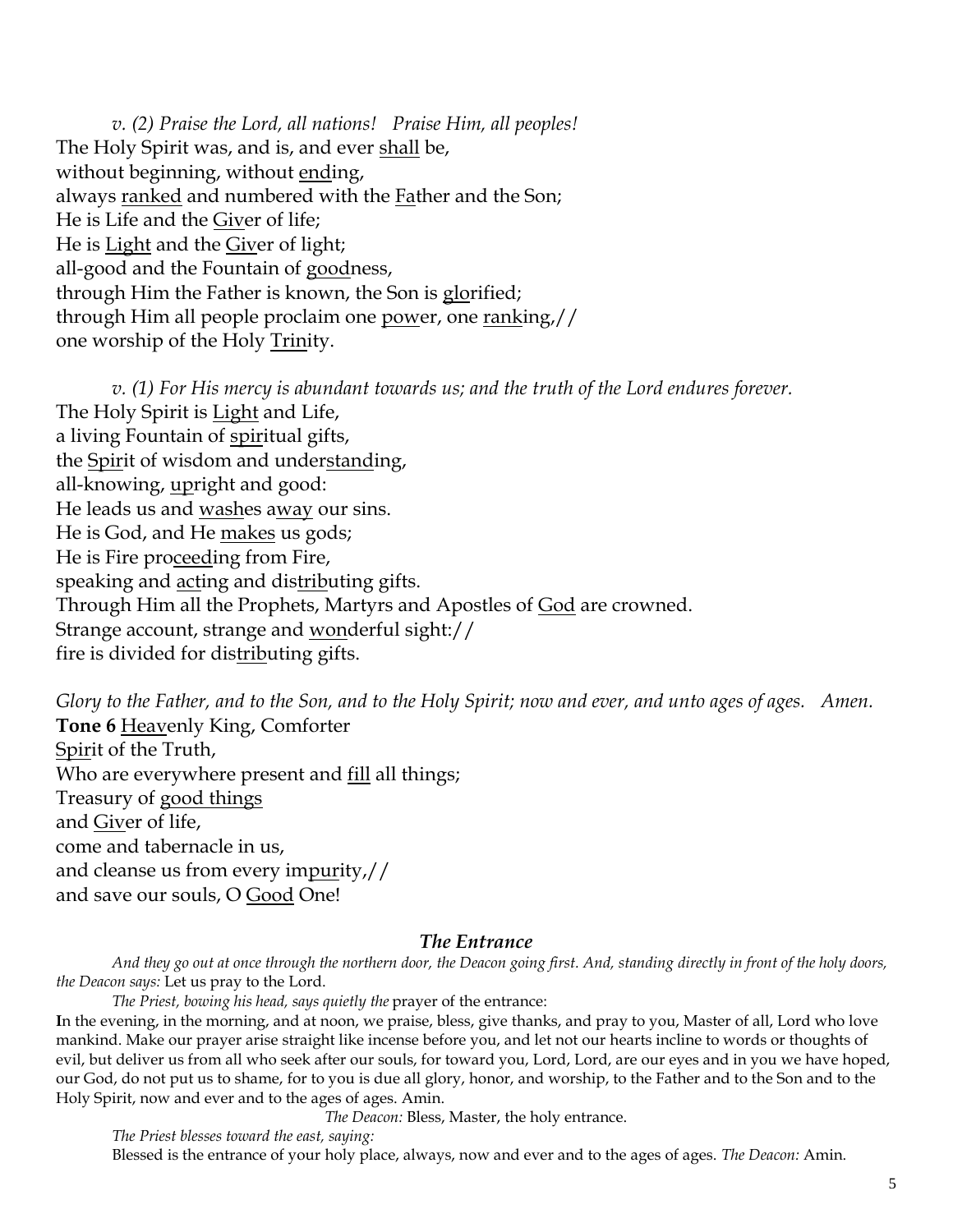*Deacon:* Wisdom! Upright!

*Chanter:* O Gladsome Light of the holy glory of the immortal Father, heavenly, holy, blessed Jesus Christ. Now that we have come to the setting of the sun and behold the light of evening, we praise God - Father, Son, and Holy Spirit! For meet it is at all times to worship You with voices of praise, O Son of God and Giver of Life, therefore all the world glorifies you!

| Deacon:                                                | Let us attend!                                                                                                                                                                                                                                                                                                                                                  |
|--------------------------------------------------------|-----------------------------------------------------------------------------------------------------------------------------------------------------------------------------------------------------------------------------------------------------------------------------------------------------------------------------------------------------------------|
| Priest:                                                | Peace to all!                                                                                                                                                                                                                                                                                                                                                   |
| Reader:                                                | And to your spirit!                                                                                                                                                                                                                                                                                                                                             |
| Deacon:                                                | Wisdom!                                                                                                                                                                                                                                                                                                                                                         |
| Then, the Great Prokeimenon:                           |                                                                                                                                                                                                                                                                                                                                                                 |
| Deacon:                                                | The evening prokeimenon in the <i>Seventh Tone:</i> Who is so great a God as our God? /                                                                                                                                                                                                                                                                         |
|                                                        | You are the God Who work wonders! (Ps 76/77:13b-14a)                                                                                                                                                                                                                                                                                                            |
| Chanter:                                               | Who is so great a God as our God? / You are the God Who work wonders!                                                                                                                                                                                                                                                                                           |
| Deacon:                                                | You have made known Your power among the peoples! (Ps 76/77:14)                                                                                                                                                                                                                                                                                                 |
| Chanter:                                               | Who is so great a God as our God? / You are the God Who work wonders!                                                                                                                                                                                                                                                                                           |
| Deacon:                                                | And I said, "Now have I begun; this is the change of the right hand of the Most                                                                                                                                                                                                                                                                                 |
|                                                        |                                                                                                                                                                                                                                                                                                                                                                 |
|                                                        |                                                                                                                                                                                                                                                                                                                                                                 |
|                                                        |                                                                                                                                                                                                                                                                                                                                                                 |
|                                                        |                                                                                                                                                                                                                                                                                                                                                                 |
|                                                        |                                                                                                                                                                                                                                                                                                                                                                 |
|                                                        |                                                                                                                                                                                                                                                                                                                                                                 |
|                                                        |                                                                                                                                                                                                                                                                                                                                                                 |
| Chanter:<br>Deacon:<br>Chanter:<br>Deacon:<br>Chanter: | High." $(Ps 76/77:10)$<br>Who is so great a God as our God? / You are the God Who work wonders!<br>I remembered the works of the Lord; for from the beginning will I remember Your<br>wonders! (Ps 76/77:11)<br>Who is so great a God as our God? / You are the God Who work wonders!<br>Who is so great a God as our God?<br>You are the God Who work wonders! |

### *The first Kneeling Prayers*

*Deacon:* Again and again, bending the knees, let us pray to the Lord.

*Chanter:* Lord, have mercy. *(3)*

**Priest:** Immaculate, undefiled, without beginning, invisible, incomprehensible, unsearchable, unchangeable, unsurpassable, immeasurable, long-suffering Lord, who alone possess immortality and dwell in unapproachable light; who made the heaven, the earth and the sea and all that was created in them; who grant to all their requests before they ask; we pray and beseech you, Master who love mankind, the Father of our Lord and God and Saviour Jesus Christ, who for our sake and for our salvation came down from heaven and was incarnate from the Holy Spirit and Mary, the Ever-Virgin and glorious Mother of God.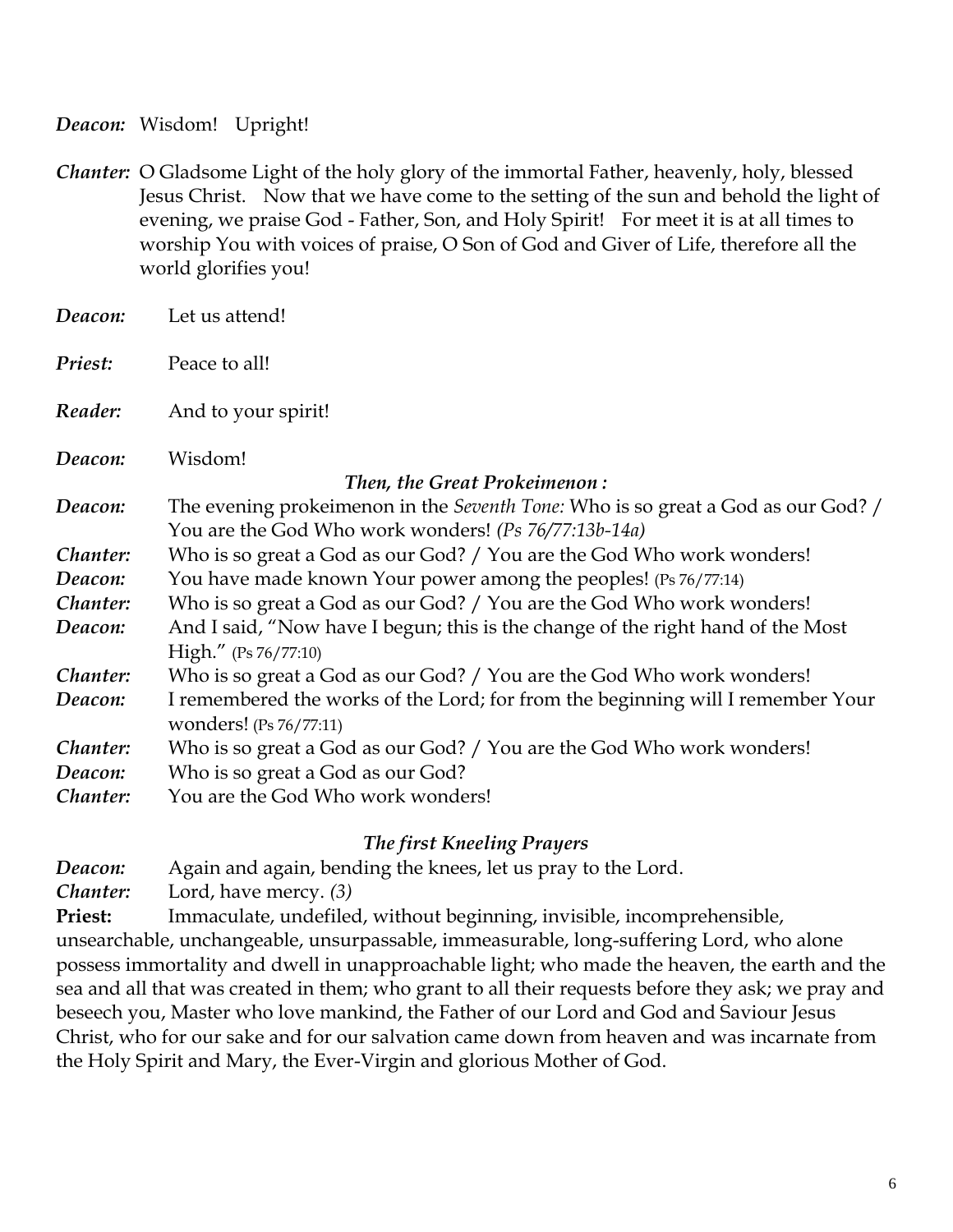Teaching us first by words and later also showing us by deeds, when he underwent the saving Passion, he granted us, your lowly, sinful and unworthy servants, an example to offer supplications by the bending of neck and knees for our sins and for the unknowing errors committed by the people. Do you, then, who are full of mercy and love for mankind, hear us on whatever day we call upon you; but especially on this day of Pentecost, on which after our Lord Jesus Christ had been taken up and been enthroned at your right hand, God and Father, he sent down on his disciples and Apostles the Holy Spirit, who settled on each one of them and they were all filled with his inexhaustible grace and spoke in strange tongues of your mighty works and prophesied.

Now therefore hear us as we pray, remember us, lowly and condemned, and turn back the captivity of our souls. Receive us as we fall before you and cry out, 'We have sinned'. On you we have been cast from the womb. From our mother's womb you are our God. But because our days have wasted away in vanity, we have been stripped of your help, we have been deprived of all defense. But confident of your compassion we cry, 'Do not remember the sins of our youth and cleanse us of our secret faults. Do not cast us aside in the time of old age. When our strength fails, do not abandon us. Before we return to the earth, count us worthy to turn back to you and give heed to us with kindness and grace. Measure our iniquities by your acts of compassion. Set against the multitude of our offenses the depth of your compassion. Look from your holy height, Lord, upon your people here present and who await from you rich mercy. Visit us in your goodness; deliver us from the oppression of the devil; make our lives safe with your holy and sacred laws. Entrust your people to a faithful Angel guardian; gather us all into your kingdom; give pardon to all who hope in you; forgive their sins and ours; purify us by the operation of your Holy Spirit; destroy all the wiles of the foe against us'.

## *He adds this prayer:*

Blessed are you Lord, Master almighty, who made the day light with the light of the sun and the night radiant with the rays of fire; who have granted us to pass through the length of the day and to draw near the beginnings of the night. Hear our supplication and that of all your people. And pardoning all of us our offenses, voluntary and involuntary, accept our evening entreaties and send down the multitude of your rich mercy and acts of compassion on your inheritance. Wall us about with your holy Angels; arm us with the arms of justice; fence us with the rampart of your truth; guard us by your power; deliver us from every misfortune and from every trick of the adversary. Grant us also that both the present day with the coming night and all the days of our life may be perfect, holy, peaceful, sinless, without stumbling, without dreams, at the prayers of the holy Mother of God and of all the Saints who have been well-pleasing to you since time began.

*Deacon:* Help us, save us, have mercy on us and keep us, O God, by Your grace. *Chanter:* Lord have mercy.

**Deacon:** Remembering our all-holy, pure, most blessed, and glorious Lady, the Birthgiver of God and Ever-Virgin Mary, with all the saints, let us offer ourselves and one another, and our whole life to Christ our God.

*Chanter:* To you, O Lord.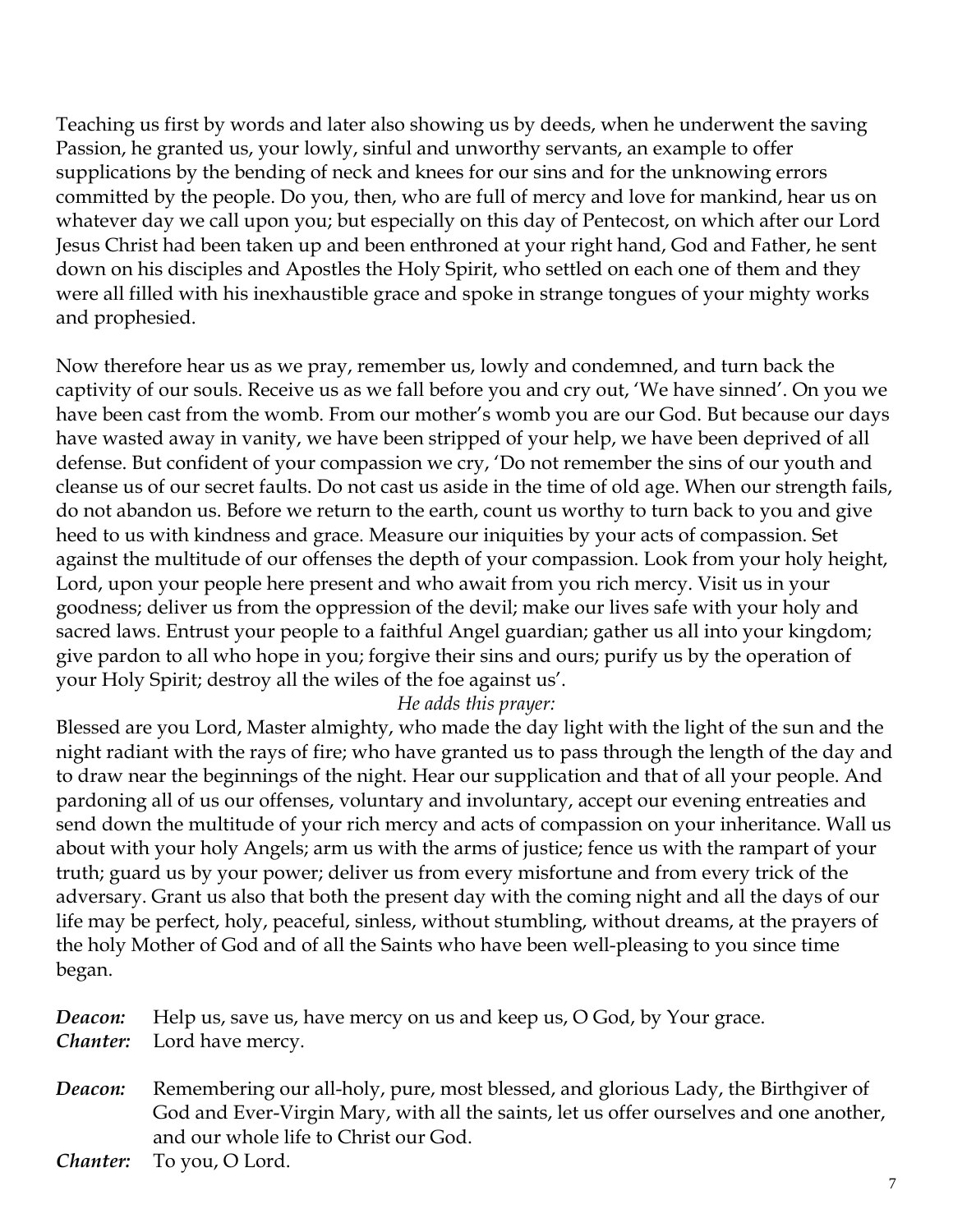*Priest:* For yours it is to have mercy on us and to save us, O Lord our God, and to you we send up glory to the Father and to the Son and to the Holy Spirit, now and ever and to the ages of ages.

*Chanter:* Amen.

#### *The Augmented Litany*

| Deacon:  | Let us all say from our whole soul and from our whole mind, let us say.                      |
|----------|----------------------------------------------------------------------------------------------|
| Chanter: | Lord, have mercy.                                                                            |
| Deacon:  | Lord ruler-of-all, God of our fathers, we pray you, hear and have mercy.                     |
| Chanter: | Lord, have mercy.                                                                            |
| Deacon:  | Have mercy on us, O God, according to your great mercy, we pray you, hear and<br>have mercy. |
| Chanter: | Lord, have mercy. (3) (and after each petition)                                              |

Again we pray for pious and right-glorifying Christians.

Again we pray for our Archbishop and Father (name).

Again we pray for our brethren, priests, ieromonks, deacons, ierodeacons, and monastics, and for all our brotherhood in Christ.

Again we pray for mercy, life, peace, health, salvation, care, and the pardon and remission of the sins of the servants of God (\_\_\_, and of) all pious and right-glorifying Christians who dwell in or visit this town, and the members, stewards, founders, and benefactors of this holy church.

Again we pray for the blessed and ever-remembered founders of this holy house and for all our right-glorifying fathers and brethren who are in their rest before us especially remembering \_\_\_, who piously lie asleep here and everywhere.

Again we pray for those who bring offerings and those who make acceptable sacrifices in this holy and all-venerable temple, for those who labor, those who sing, and all the people standing here, awaiting the great and rich mercy that is from you.

*Priest:* For you are a merciful God and love mankind, and to you we send up glory, to the Father and to the Son and to the Holy Spirit, now and ever and to the ages of ages. *Chanter:* Amen.

#### *The second Kneeling Prayers*

*Deacon:* Again and again, bending the knees, let us pray to the Lord. *Chanter:* Lord, have mercy. *(3)*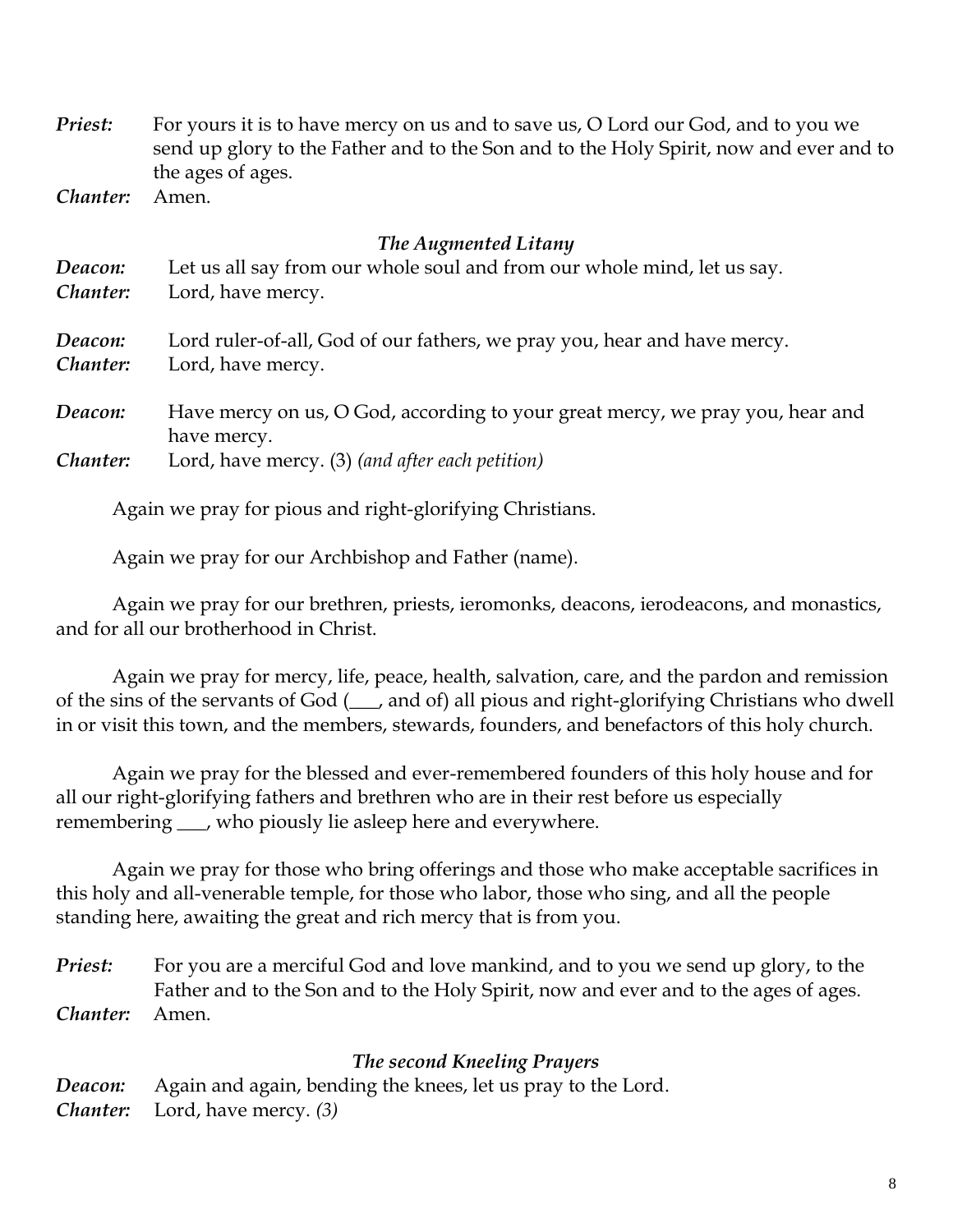*Priest:* Lord Jesus Christ our God, who, while still present with us in this life, gave your peace to humankind, and ever grant the gift of the all-holy Spirit to the faithful as an inheritance which cannot be taken away, you sent down this grace today in a more manifest form to your Disciples and Apostles and gave eloquence to their lips with tongues of fire, through which we, every race of humankind, having received the knowledge of God in our own language by the hearing of the ear, have been enlightened by the light of the Spirit, delivered from the darkness of error and, by the distribution and supernatural force of the perceptible tongues of fire, have been taught faith in you and have been illumined to speak of you as God with the Father and the holy Spirit in one Godhead, power and authority.

Do you, then, the radiance of the Father, the unchangeable and unalterable stamp of his Essence and nature, the source of salvation and grace, open also the lips of me, the sinner, and teach me how I should and for whom I ought to pray, for you know the multitude of my sins, but your compassion will overcome their measureless number. For see, with fear I stand before you, having cast away despair of my soul into the sea of your mercy. Govern my life, by the ineffable power of your wisdom, you who govern all creation by a word, who are the fair haven of the storm-tossed, and make known to me the way in which I shall walk.

Grant to my thoughts the Spirit of your wisdom, to my folly the Spirit of understanding, with the Spirit of your fear overshadow my deeds. Renew a right Spirit within my inward parts and make firm the instability of my mind with the sovereign Spirit, so that guided each day by your good Spirit to what is profitable, I may be found worthy to do your commandments and always keep in mind your Coming, which searches out all that we have done. Do not neglect me, so that I become deceived by the corrupted pleasures of the world, but give me strength to yearn for the enjoyment of the treasures which are to come. For you said, Master, that whatever someone asks in your name they receive without restraint from your co-eternal God and Father. And so I the sinner at the coming of your Holy Spirit implore your goodness, 'The things that I have prayed for grant me for my salvation'. Yes, Lord, the loving and most generous giver of every benefaction, for it is you who give superabundantly more than we ask. It is you who are compassionate, merciful, who without sin became a partaker in our flesh and who in loving compassion bend down to those who bend the knee to you and became the atonement for our sins. Give your people, Lord, your acts of pity; hear us from your holy heaven; sanctify us by the power of your saving right hand; shelter us in the shelter of your wings; do not despise the works of your hands. Against you alone we have sinned, but it is you alone that we adore. We do not know how to worship a strange god, nor to spread out our hands, Master, to another god. Forgive us our offenses and, accepting our supplications on our bended knees, stretch out to us all a helping hand. Accept the prayer of all as acceptable incense, rising up before your kingdom, above all goodness.

### *And he adds the following prayer:*

Lord, Lord, who have delivered us from every arrow that flies by day, deliver us also from every deed that walks in darkness. Accept as an evening sacrifice the lifting up of our hands. Count us worthy also to pass through the stadium of the night untried by evils, and rescue us from every disturbance and fear which comes to us from the Devil.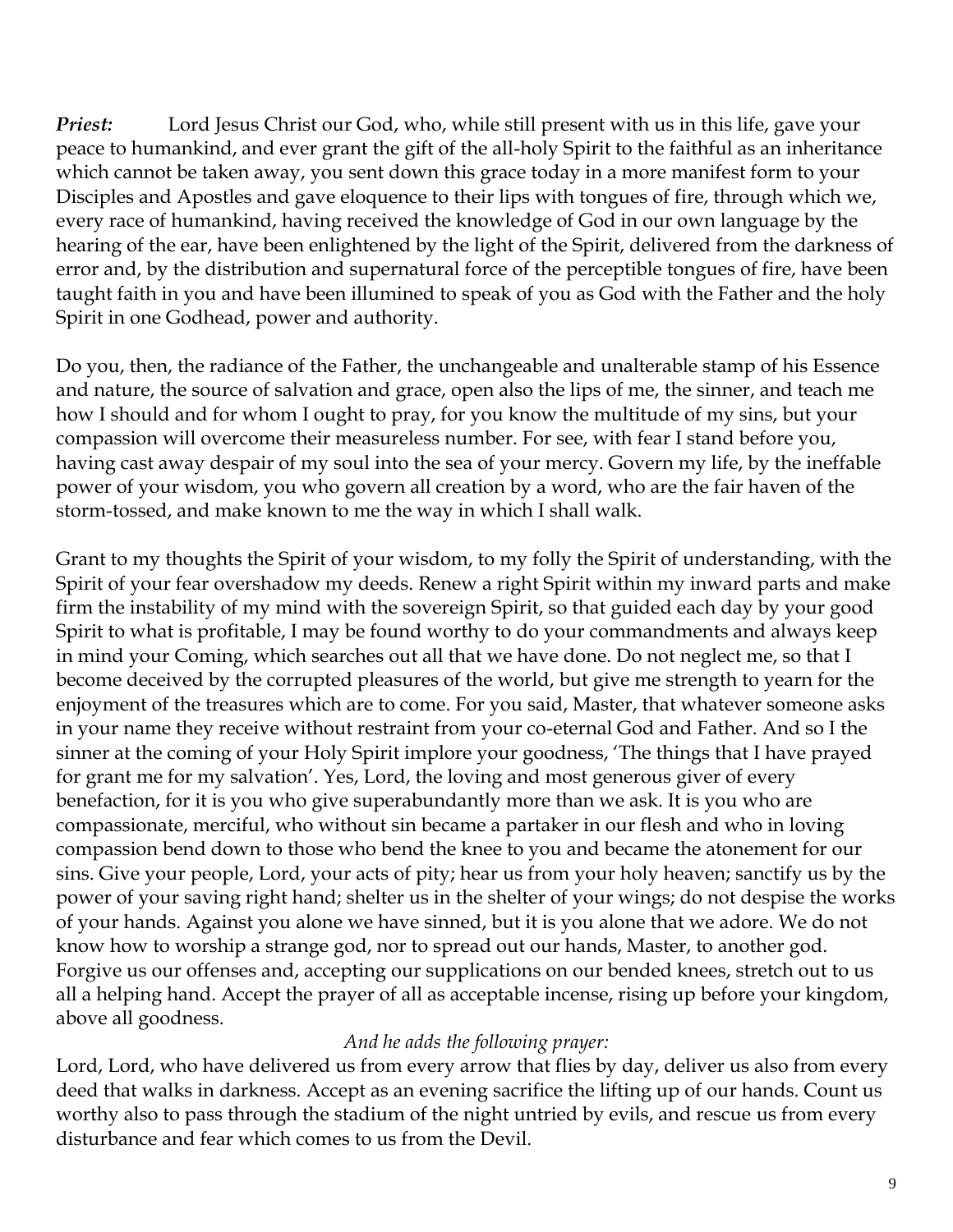Grant our souls the grace of compunction and our thoughts concern for the examination at your dread and just judgement. Nail down our flesh with fear of you, and deaden our members that are on earth, so that, in the calm of sleep, we may be made radiant with joy by the contemplation of your judgements. Remove from us every unseemly imagining and harmful desire. Raise us up at the time for prayer strengthened in the faith and advancing in your commandments.

*Deacon:* Help us, save us, have mercy on us and keep us, O God, by Your grace. *Chanter:* Lord have mercy. **Deacon:** Remembering our all-holy, pure, most blessed, and glorious Lady, the Birthgiver of God and Ever-Virgin Mary, with all the saints, let us offer ourselves and one another, and our whole life to Christ our God. *Chanter:* To you, O Lord. *Priest:* By the good pleasure and grace of your only-begotten Son, with whom you are blessed, with your all-holy, good, and life-giving Spirit, now and ever and to the ages of ages.

*Chanter:* Amen.

Vouchsafe, O Lord, to keep us this evening without sin.

Blessed are you, O Lord God of our fathers, and praised and glorified is your name forever. Amen.

Let your mercy, O Lord, be upon us as we have set our hope on you.

Blessed are you, O Lord, teach me your statutes.

Blessed are you, O Master, let me understand your statutes.

Blessed are you, O Holy One, enlighten me with your statutes.

Your mercy, O Lord, endures forever; Do not despise the works of your hands.

To you is due praise, to you is due a song. To you is due glory: to the Father, and to the Son, and to the Holy Spirit, now and ever, and to the ages of ages. Amen.

## *The third Kneeling Prayers*

*Deacon:* Again and again, bending the knees, let us pray to the Lord.

*Chanter:* Lord, have mercy. *(3)*

*Priest:* Christ our God, ever-flowing Spring, source of life and illumination, co-eternal creative power of the Father, for the salvation of mortals, who fulfilled the whole dispensation with surpassing goodness; tore apart the indissoluble bonds of Death and the bars of Hell, trampling down multitudes of evil spirits; offered yourself as an unblemished oblation for our sake, giving your most pure body, intangible and inaccessible to every sin, as a sacrifice, and through this fearful and inexpressible offering you granting us the grace of everlasting life. You descended into Hell, smashed the everlasting bars and showed the way up to those who sat below. With a bait of divine wisdom you hooked the author of evil, the dragon of the deep, bound him with cords of darkness in Tartarus and secured him with the unquenchable fire and the exterior darkness through your infinitely powerful strength.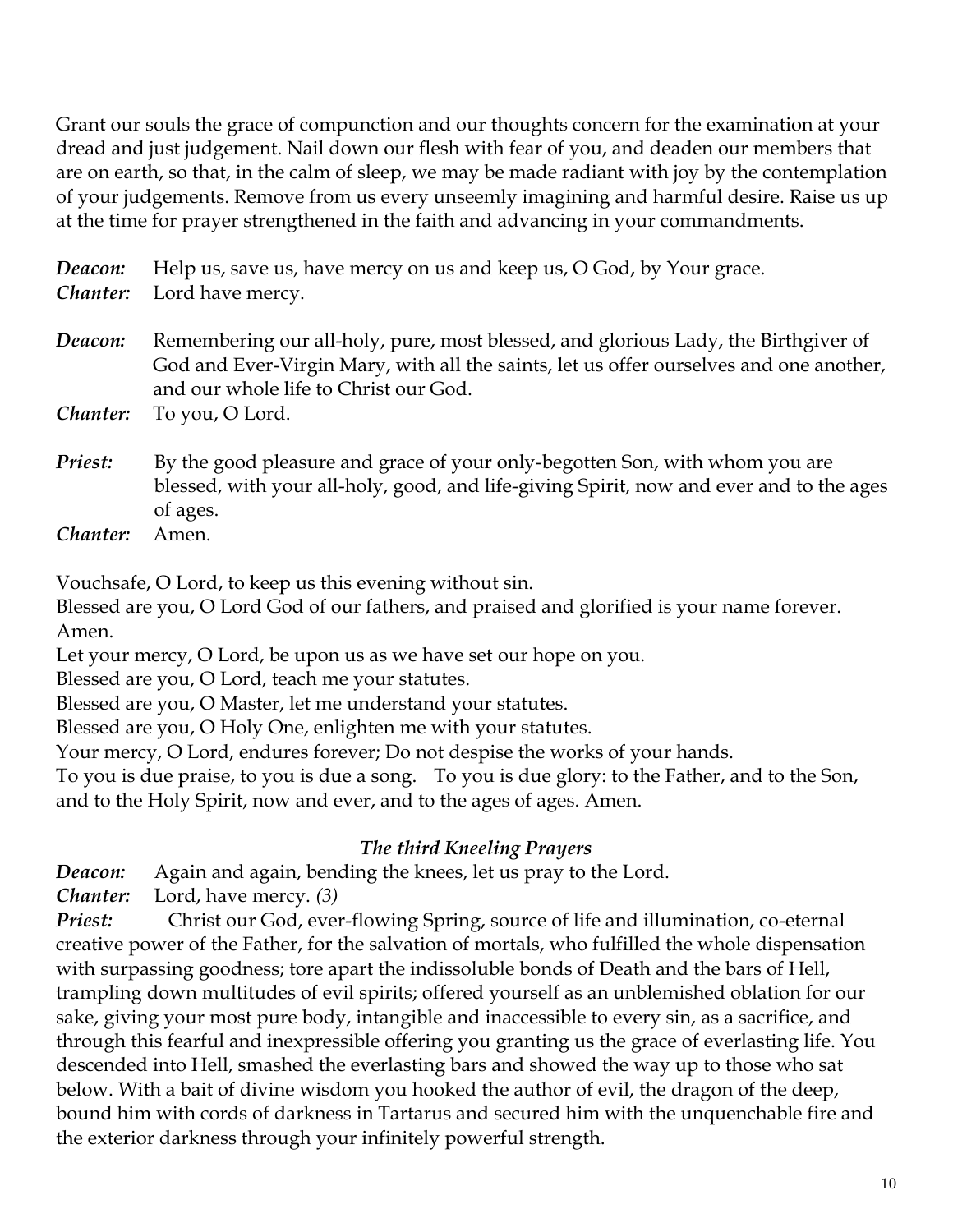Glorious wisdom of the Father, who appeared to those in distress as a mighty helper and enlightened those who sat in darkness and the shadow of death, Lord of unending glory, beloved Son of the most high Father, eternal light from eternal light, Sun of justice, hear us who entreat you and give rest to the souls of your servants who have fallen asleep before us, our fathers, mothers and brethren and the rest of our relatives according to the flesh and all our kinsfolk of the household of the faith, whose memory we too now keep, because in you is the might of all things and in your hand you hold all the ends of the earth.

Master almighty, God of our fathers and Lord of mercy, Creator of the mortal and immortal race and of every human nature that is brought together and again dissolved, of life and death, of our sojourn here and our translation there, you apportion times to the living and establish the moments of death. You lead down to Hell and you lead up. You bind with weakness and release with power. You dispose all things for our use and direct what is to come for our advantage.

You give life by hope of resurrection to those wounded by the sting of Death. Master of all things, our God and Saviour, the hope of all the ends of the earth and of those far off upon the sea, who on this final, great and saving day of Pentecost revealed to us the mystery of the holy, consubstantial, co-eternal, undivided and uncompounded Trinity and the coming and presence of your holy and life-giving Spirit poured out in the form of tongues of fire on your holy Apostles, setting them as Evangelists of our true faith, revealing them as confessors and heralds of true theology; who have also been pleased on this most perfect and saving Feast to receive suppliant prayers of atonement for those who are immured in Hell, granting us great hopes that repose and comfort will be sent down from you to the fallen asleep from the pains which hold them, hear us, lowly and wretched, who entreat you, and give rest to the souls of your servants who have fallen asleep before us in a place of light, a place of green pasture, a place of refreshment, from which all grief, sorrow and sighing have fled away, and establish their spirits in the tents of the Righteous and count them worthy of peace and repose. Because the dead will not praise you, O Lord, nor do those in Hell have the freedom to offer you thanksgiving, but we the living bless you and implore you and bring before you atoning prayers and sacrifices on behalf of their souls.

## *And he adds this Prayer:*

God, great and eternal, holy and lover of humankind, who have counted us worthy to stand at this hour before your unapproachable glory to hymn and praise your wonders, be gracious to us, your unworthy servants. Grant us grace to offer you without conceit and with a broken heart the thrice-holy hymn of glory and thanksgiving for your great gifts, which you have made us and always do so.

Remember, Lord, our weakness and do not destroy us with our iniquities, but in our humiliation show us your great mercy, so that fleeing the darkness of sin we may walk in the daylight of justice; and having put on the weapons of light we may persevere unassailed by any assault of the evil one, and that with boldness we may glorify you for all things, the only true God and lover of humankind. For indeed, Master and Maker of all things, truly great is your mystery: the temporary dissolution of your creatures and after this their restoration and repose to the ages.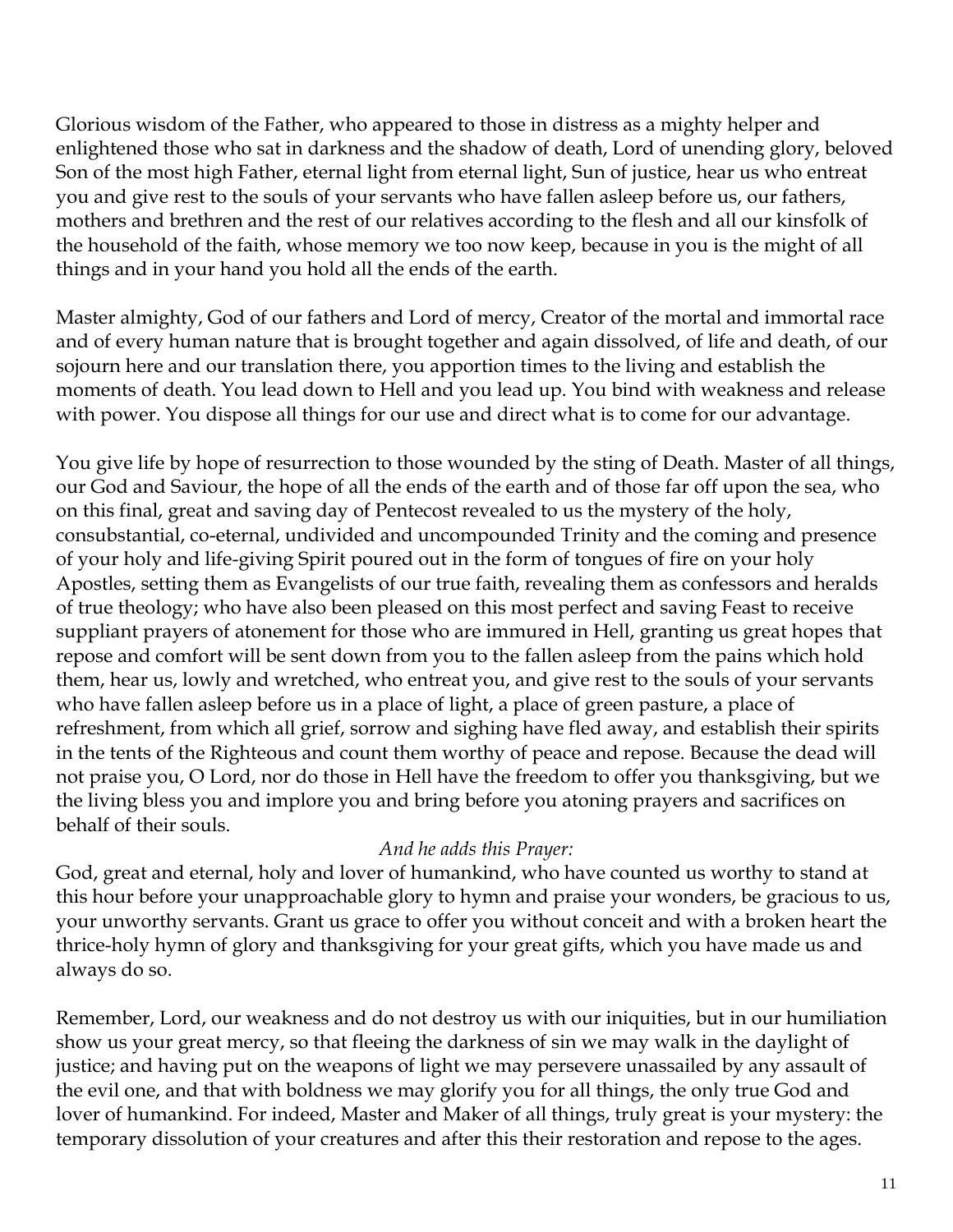We give thanks to you for all things, for our entrances into this world and for our departures, which through your unfailing promise betoken for us beforehand our hopes of resurrection and unending life. Would that we may enjoy it at your future second Coming, for you are the author of our resurrection and the impartial judge who loves humankind of what we have done in life, the Master and Lord of our reward.

Through your supreme condescension you became a partaker with us in the same flesh and blood and in those passions of ours that are blameless by willingly submitting to temptation, and, possessing compassionate pity, having yourself suffered by being tempted, and, as you promised, have yourself become a helper for us who are tempted, and so you have also led us to dispassion. Accept therefore, Master, our supplications and entreaties, and give rest to all the fathers and mothers, brothers and sisters, and children of each, and to every other kinsman and relative, and to all the souls who have gone to their rest before us in the hope of resurrection to eternal life, and establish their spirits and their names in the book of life and in the bosoms of Abraham, Isaac and Jacob and in the land of the living, for the kingdom of heaven, in the Paradise of pleasure, through your shining Angels introducing them into your holy mansions. With them raise our bodies also on the day which you have appointed in accordance with your holy and unfailing promises. There is therefore no death for your servants, Lord, when we go out from the body and come to you, O God, but a translation from sorrowful things to better and more desirable, and rest and joy. But if we have in anything sinned against you, be gracious to us and them, because no one is clean of defilement before you, though they last but a day, except you alone, who appeared sinless upon earth, our Lord Jesus Christ, through whom we all hope to obtain mercy and forgiveness of sins. Therefore, as you are good and love humankind, remit, forgive, pardon us our faults, voluntary and involuntary, in knowledge and in ignorance, manifest and unnoticed, in deed, in thought, in word, of all our actions and movements. Give freedom and respite to those who have gone before us and bless all of us here present, granting a good and peaceful end to us and to all your people, and opening to us the compassion of your mercy and love for humankind at your dread and fearful Second Coming, and make us all worthy of your kingdom. *He also adds this.*

O great and most high God, who alone have immortality, dwelling in unapproachable light, who fashioned all creation in wisdom, who separated between the light and the darkness and set the sun for authority over the day and the moon and the stars for authority over the night, who also at this present hour have counted us the sinners worthy to come before your Face in confession and offer you our evening hymn of glory, yourself, Lord who love mankind, make our prayer arise straight like incense before you and receive it as a sweet fragrance. Grant us that the present evening and the coming night be peaceful, clothe us with the weapons of light, deliver us from fear of the night and from every deed that walks in darkness; and grant us the sleep which you have given to our weakness for repose, freed from every fantasy of the devil. Yes, Master of all, giver of good things, so that we, being moved to compunction even on our beds, remember your name in the night and, being enlightened by the practice of your commandments, rise up in gladness of soul for the praise of your Goodness, offering supplications and intercessions to your loving kindness for our own sins and of all your people. Watch over them in your mercy through the intercessions of the holy Birthgiver of God,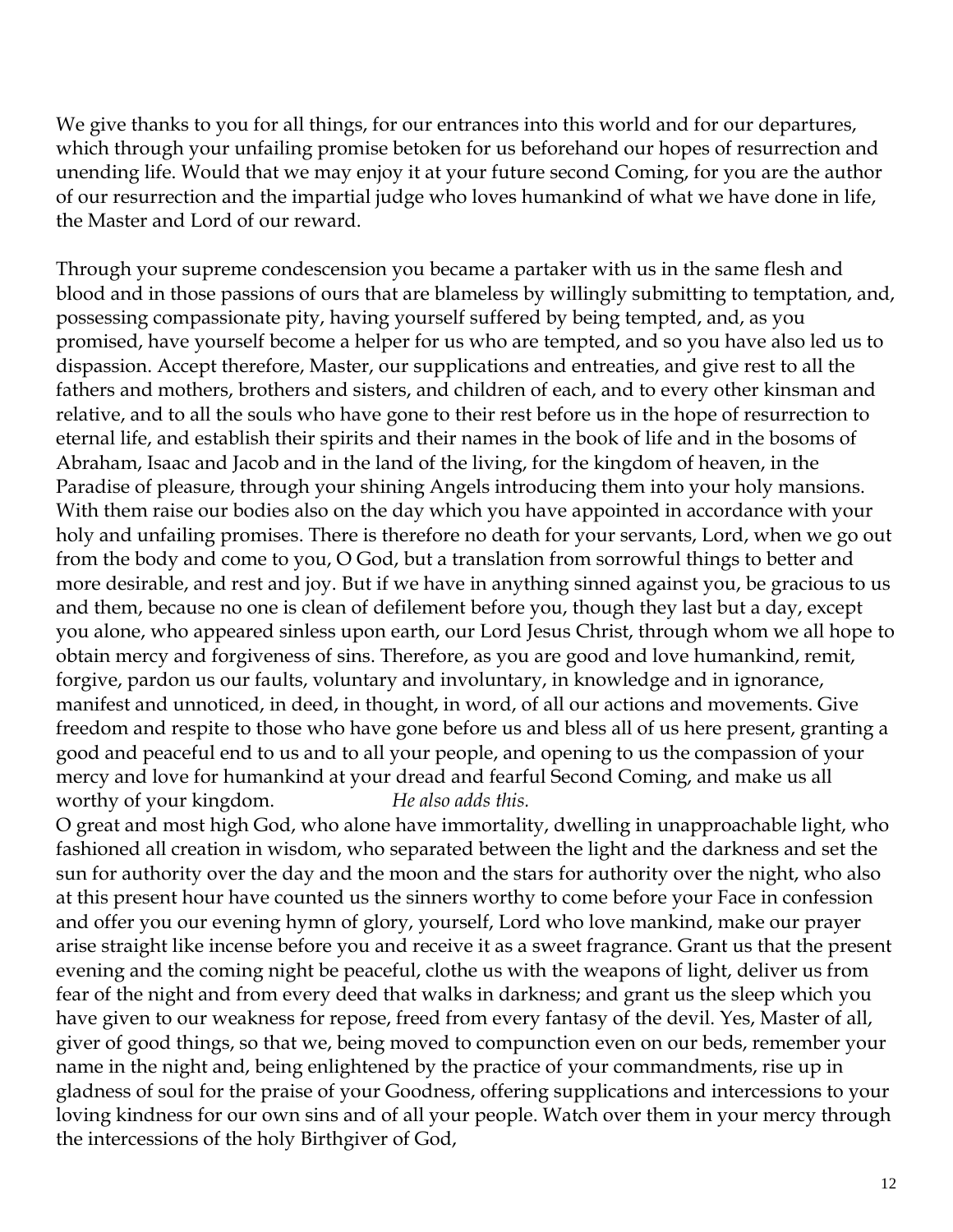*Deacon:* Help us, save us, have mercy on us and keep us, O God, by Your grace.

*Chanter:* Lord have mercy.

*Deacon:* Remembering our all-holy, pure, most blessed, and glorious Lady, the Birthgiver of God and Ever-Virgin Mary, with all the saints, let us offer ourselves and one another, and our whole life to Christ our God.

*Chanter:* To you, O Lord.

**Priest:** For you are the repose of our souls and bodies, and to you we send up glory, to the Father and to the Son and to the Holy Spirit, now and ever and to the ages of ages. *Chanter:* Amen.

### *The Litany of Vespers*

*Deacon:* Let us complete our evening supplication to the Lord. *Chanter:* Lord, have mercy.

Help us, save us, have mercy on us and keep us, O God, by your grace. *Chanter:* Lord, have mercy.

The whole evening, perfect, holy, peaceful, and sinless, let us ask of the Lord. *Chanter:* Grant this, O Lord. *(and after each petition)*

An angel of peace, faithful guide, guardian of our souls and bodies, let us ask of the Lord.

Pardon and remission of our sins and transgressions, let us ask of the Lord. The things good and profitable for our souls, and peace for the world, let us ask of the Lord.

To complete the remaining time of our life in peace and repentance, let us ask of the Lord.

The completions of our life to be Christian, painless, blameless, and peaceful; and a good defense before the fearful judgment seat of Christ, let us ask.

Remembering our all-holy, pure, most blessed, and glorious Lady, the Birthgiver of God and ever-virgin Mary, with all the saints, let us offer ourselves and one other, and our whole life to Christ God.

*Chanter:* To you, O Lord.

*Priest:* For you are a good God and love mankind and to you we send up glory, to the Father and to the Son and to the Holy Spirit, now and ever and to the ages of ages. *Chanter:* Amen.

**Priest:** Peace to all. *Chanter:* And to your spirit.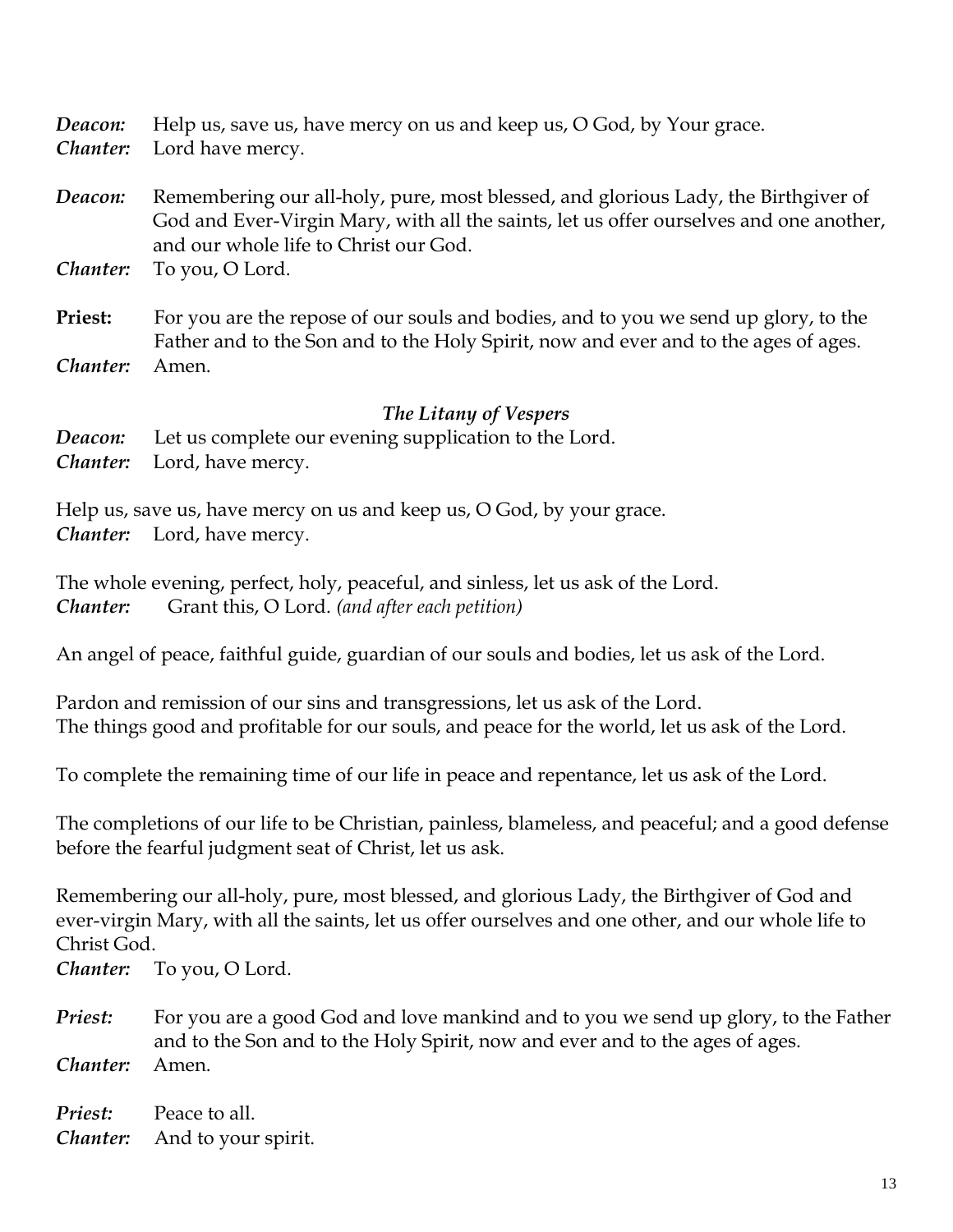*Deacon:* Let us bow our heads unto the Lord. *Chanter:* To you, O Lord.

*Priest:* Lord our God, who bowed the heavens and came down for the salvation of the human race, look upon your servants and upon your inheritance, for to you, the fearful judge who love mankind, have your servants bowed their heads and bent their necks, not awaiting help from men, but looking for your mercy and longing for your salvation; keep them at every moment, both during this present evening and the approaching night from every enemy, from every adverse work of the devil, and from vain thoughts and evil imaginations.

Blessed and glorified be the dominion of your kingdom, of the Father and of the Son and of the Holy Spirit, now and ever and to the ages of ages. *Chanter:* Amen.

### **APOSTICHA**

**Tone 3** Now the fiery tongues have become a bright sign for all peoples. The Jews, from whom Christ came according to the flesh, in their unbelief have fallen from divine grace. But we, the peoples of all nations, are made worthy of divine light. We are strengthened by the words of the Disciples, who revealed the glory of the Benefactor and God of all. Let us bend our knees and hearts with them, since we are strengthened by the Holy Spirit,// bowing down in faith to worship the Savior of our souls!

*v: Create in me a clean heart, O God, and renew a right Spirit within me! (Ps. 50:12/51:10)* Now the comforting Spirit has been poured out on all flesh, spreading grace to the faithful, beginning with the choir of the Apostles. As a pledge of His mighty coming He distributed the tongues of fire; He gave them to the Disciples to the praise and glory of God. Spiritually enlightened in our hearts, strengthened in faith by the Holy Spirit,// let us earnestly pray for salvation for our souls!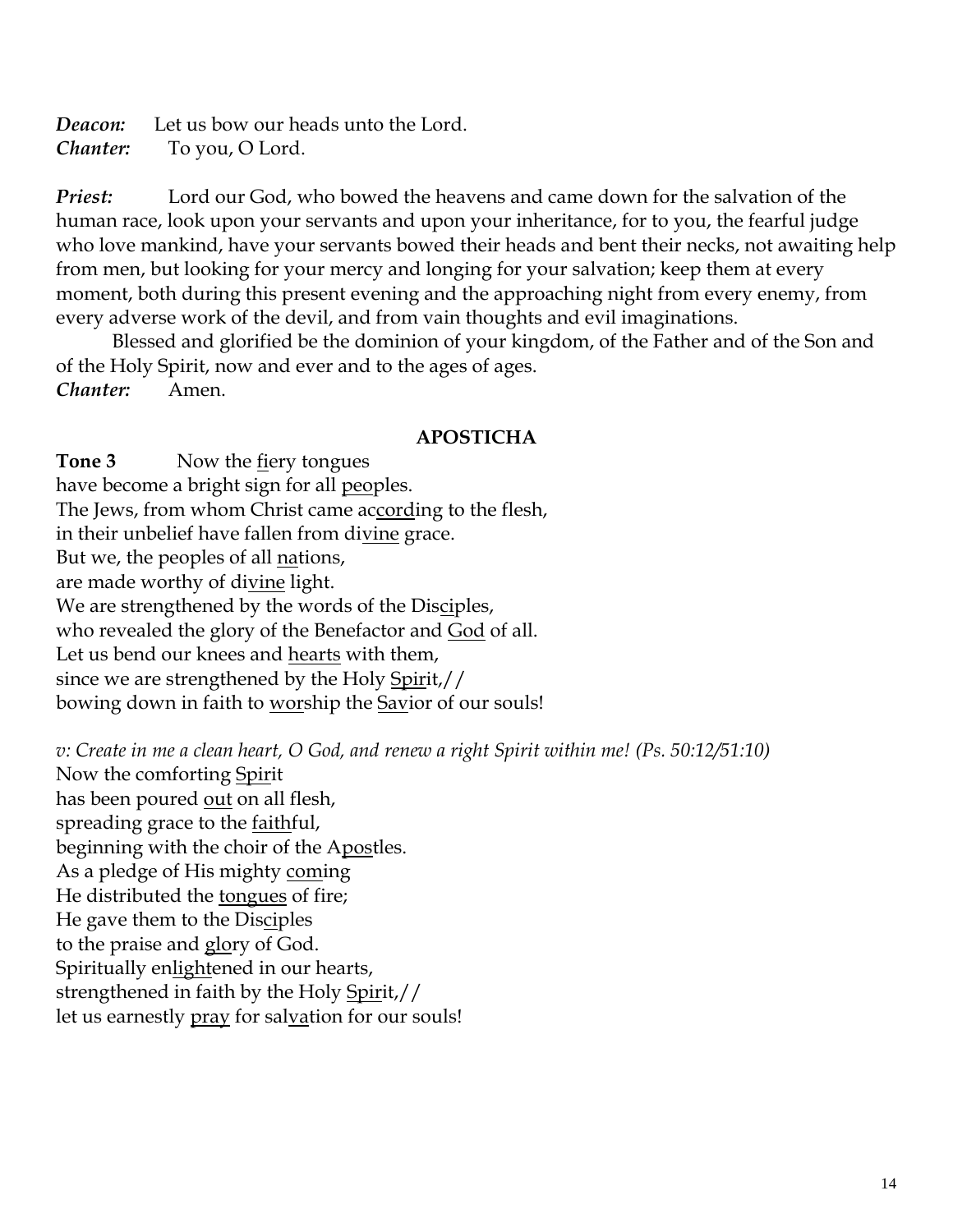*v: Cast me not away from Your presence, and take not Your Holy Spirit from me! (Ps. 50: 13/51:12)* Now the Apostles of Christ are clothed with power from on high. The Comforter is renewed in them and renews them with newness of knowledge. They preach in foreign tongues, proclaiming mystical knowledge in lofty words. They teach us to worship the Benefactor and God of all in His simple, eternal, tri-personal Nature. Enlightened by their teaching, let us bow down to worship Father, Son, and Spirit,// earnestly praying for salvation for our souls!

*Glory to the Father, and to the Son, and to the Holy Spirit, now and ever, and unto ages of ages. Amen.*  **Tone 8** Come, O people, let us worship the Godhead in three Persons: the Son in the Father, with the Holy Spirit. For the Father timelessly begot the Son, co-eternal and co-enthroned with Him; and the Holy Spirit was in the Father and is glorified with the Son. We worship one Power, one Essence, one Godhead, and we say: "Holy God, Who created all things through Your Son with the cooperation of the Holy Spirit; Holy Mighty, through Whom we know the Father; and through Whom the Holy Spirit came to dwell in the world; Holy Immortal, Comforting Spirit, Who proceed from the Father and rest in the Son.// O Holy Trinity, glory to You!

## **Prayer of Saint Simeon**

*Reader:* Now set free your servant, Master, according to your word in peace, for my eyes have seen your Salvation, Whom you have prepared before the face of all peoples - Light for revelation to the Gentiles, and the Glory of your people Israel.

Holy God, Holy Mighty, Holy Immortal, have mercy on us. (x3)

Glory to the Father and to the Son and to the Holy Spirit, now and ever and to the ages of ages. Amen.

All-holy Trinity, have mercy on us. Lord, cleanse our sins. Master, pardon our transgressions. Holy One, watch over and heal our infirmities, for your name's sake.

Lord, have mercy. (x3)

Glory to the Father and to the Son and to the Holy Spirit, now and ever and to the ages of ages. Amen.